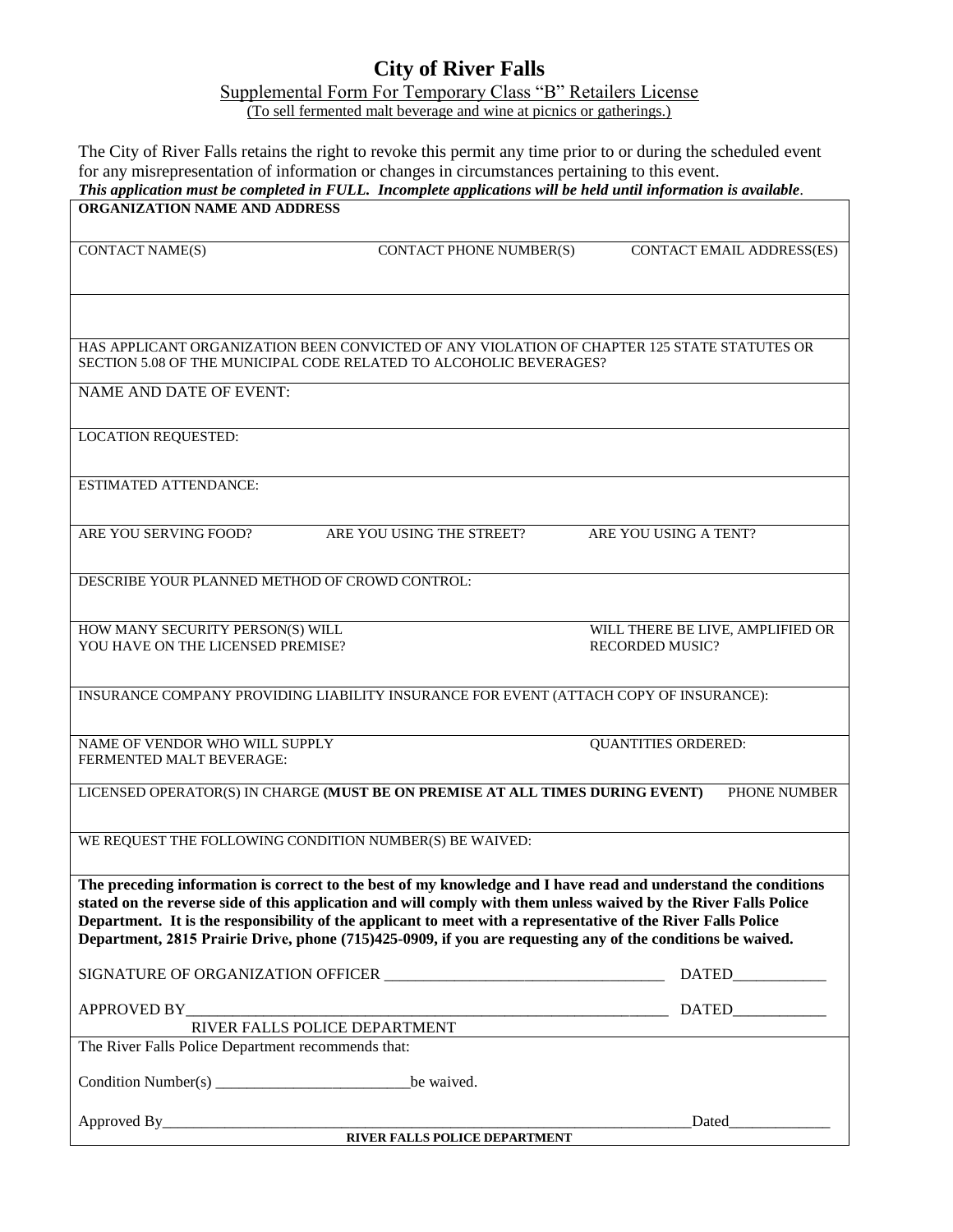## **CITY OF RIVER FALLS**

## **CONDITIONS FOR OBTAINING TEMPORARY CLASS "B" RETAILERS LICENSE TO SELL FERMENTED MALT BEVERAGE AND WINE AT PICNICS OR GATHERINGS.**

- 1. Each sponsoring organization shall have its beer/wine area specifically delineated by a fence for the selling, serving and consumption of beer or wine. The fence shall completely enclose the area except for space for ingress and egress; and shall provide an adult member of the sponsoring organization or security guard for checking identification cards.
- 2. Security person(s) shall be on duty at all times during the operation of the area and shall prevent entry of minors or intoxicated people into the area and shall prevent beer/wine from being carried or passed out of the area. The Police Department is authorized to require additional security based on patron experience or concerns about the event.
- 3. If event is going to be on a public street or highway, then signs shall be posted by sponsoring organization informing patrons of City Ordinance 9.24.040 making it unlawful to possess an open container which contains alcohol or consume alcohol beverage outside of licensed tavern or off the premises of an established picnic area.
- 4. The organization shall prevent patrons from obstructing sidewalks and roadways adjacent to its area.
- 5. Toilet Facilities: Adequate restrooms/portable restroom facilities (as may be required by state or local ordinance) provided for each gender and must be accessible to persons using wheelchairs and others with disabilities.
- 6. Litter control: Each organization has the responsibility to leave the area free from litter so that the area is in acceptable condition. Any group which leaves the area in a condition that requires special cleanup by the City of River Falls, shall be assessed the cost of such cleanup.
- 7. No person under the age of eighteen (18) shall participate in the serving or delivery of beer to patrons.
- 8. Any live, amplified, or recorded music shall comply with City Ordinance 8.28.010 prohibiting loud and unnecessary noise, or receive an exception from the City council (8.28.030).
- 9. Must comply with all city park ordinances.
- 10. At least one City of River Falls licensed bartender shall be present at each out-door area during entire time of operation.
- 11. Additional conditions as imposed by the Police Department due to the specifics of the event.